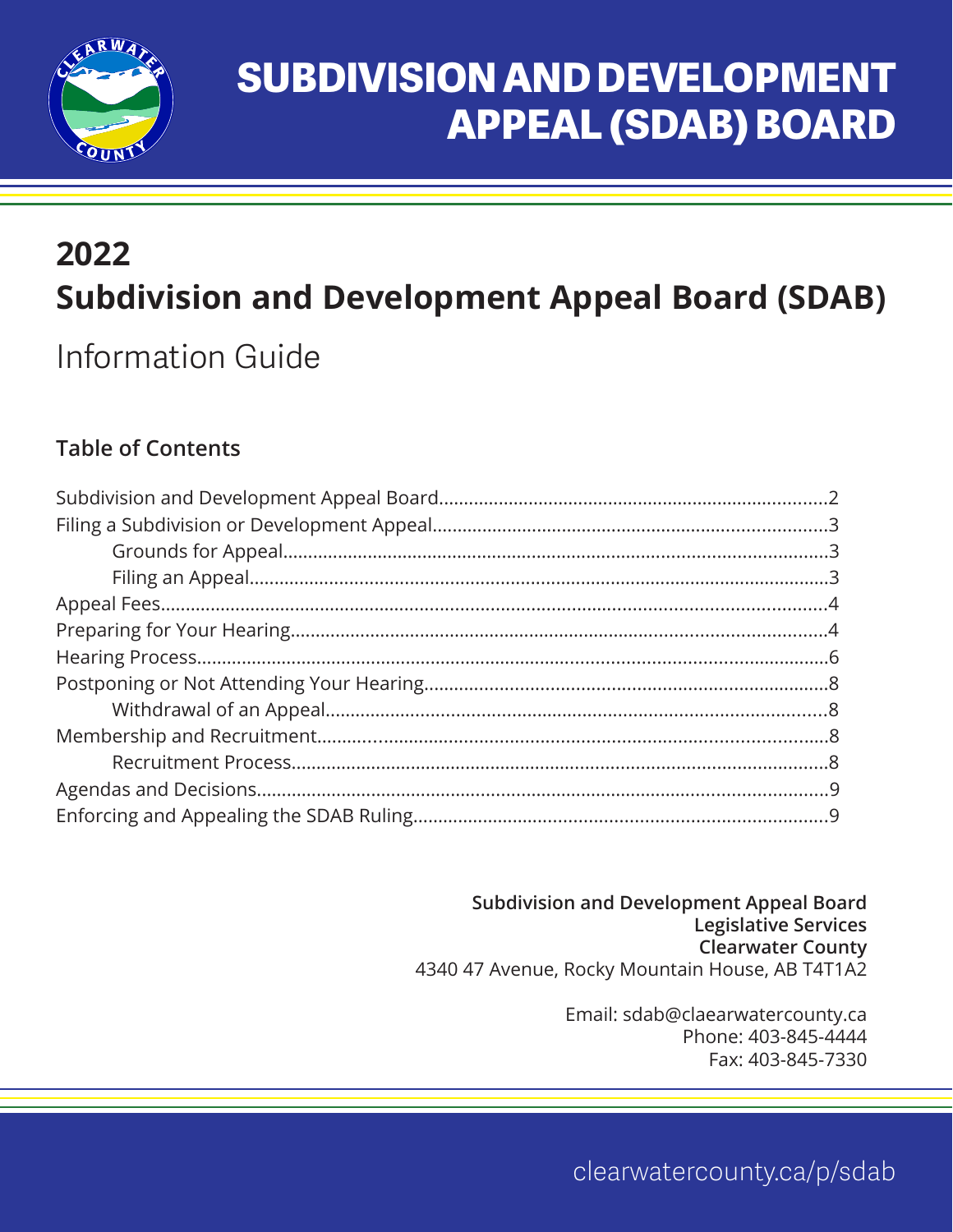

### **Subdivision & Development Appeal Board**

The Subdivision and Development Appeal Board (SDAB) is a quasi-judicial statutory body intended to perform an independent adjudicative function that hears and makes decisions on appeals related to Development, Subdivisions and Stop Orders. The SDAB make finding of fact based on evidence and then, apply legal rules, as found in the legislation and the planning instruments, to those findings. This process allows the SDAB to make a decision on a subdivision or a development matter after conducting a hearing fairly and in accordance with legislation, administrative law, and the principles of natural justice.

A decision related to a development permit application can be appealed by people who may be affected by a decision of the Development Authority. A decision related to a subdivision application can be appealed by the applicant, government department or a school board. The subject of a Stop Order may also file appeal to the SDAB.

The board is appointed by Clearwater County Council and consists of residents living in Clearwater County, public members are appointed each year at Council's organizational meeting in October. The panel may consist of three to five members and only one may be a member of Council with the balance of members being members at large.

The SDAB meets only as required, in Clearwater County Council chambers.

The SDAB functions like a court and is an administrative board mandated by the Municipal Government Act and created by municipal bylaw. The SDAB decisions are final and can only be appealed to the Alberta Court of Appeal for reasons of error in law or jurisdiction.

Following a SDAB hearing, decisions are publicly available on the County's website.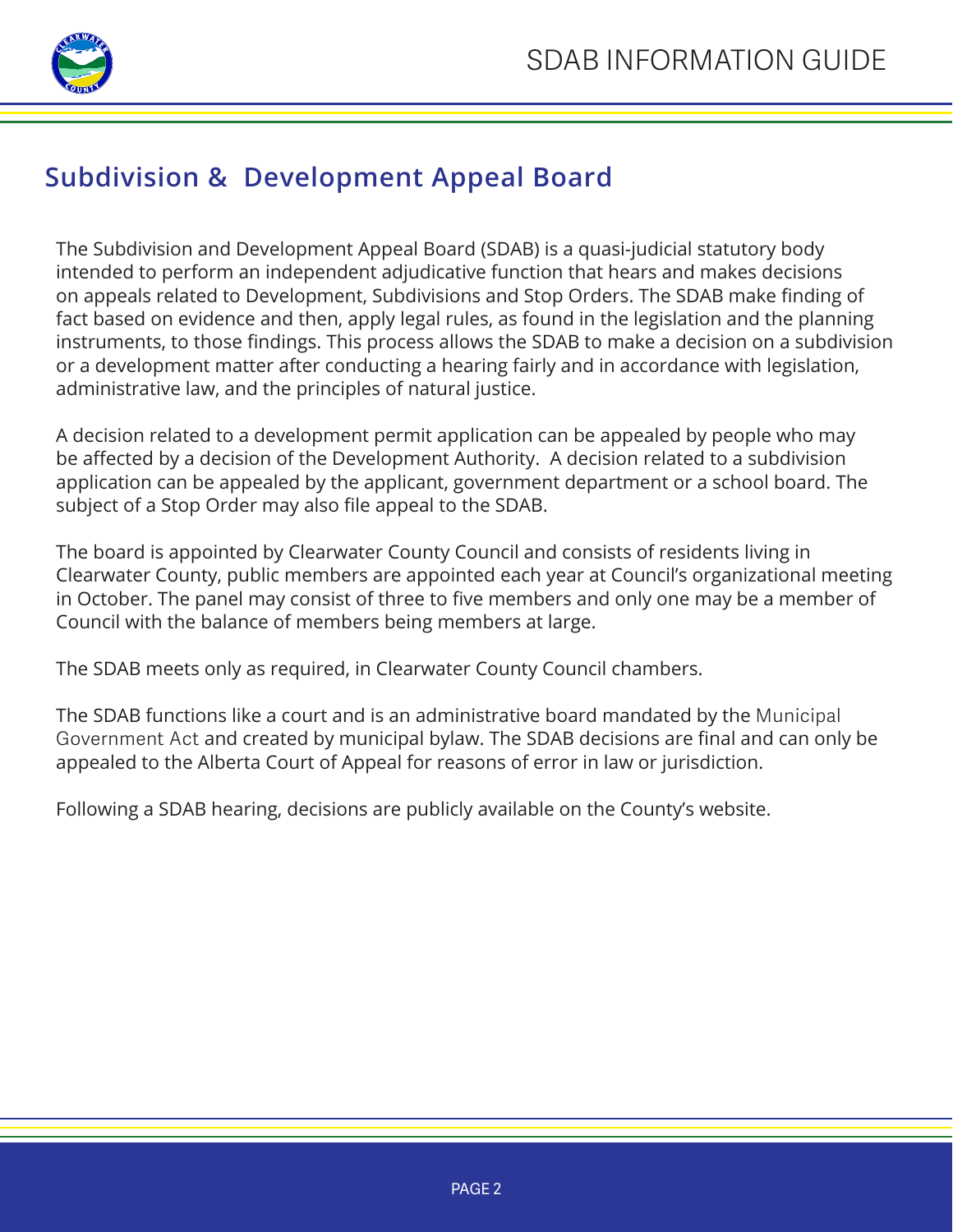

### **Filing a Subdivision or Development Appeal**

### **Grounds for an Appeal**

You can appeal a Development Authority's decision if:

- Your application for a development permit has been refused.
- Your application for a development permit was approved with conditions that are unacceptable to you.
- You have been issued a Stop Order directing you to stop construction or stop the present use of your property.
- You will be affected by a new development, or new use of someone else's property.
- If a development authority refuses or fails to issue a development permit to a person within 40 days of receipt of the application.

You can appeal the Subdivision Authority's decision if:

- Your application for a subdivision has been refused.
- Your application for a subdivision was approved with conditions that you find unacceptable.
- If a subdivision authority fails or refuses to make a decision on an application for subdivision approval within 60 days of receipt of the application.

### **Filing an Appeal**

Before filing an appeal, talk with the permit applicant or consult with the Development Officer to ensure that you have all the information about the proposed development or subdivision. The SDAB Clerk is available to answer questions about the appeal process.

If you require further assistance, it is recommended that you seek legal advice.

To appeal a decision, you must submit a completed appeal form and pay the required fee within 21 days of the date of the notice of decision.

All documents or photo evidence and a summary of testimonial evidence must be submitted four (4) days prior to the hearing for inclusion in the hearing package to the Board. It is at the discretion of the SDAB to accept any evidence filed beyond the deadline date at the hearing.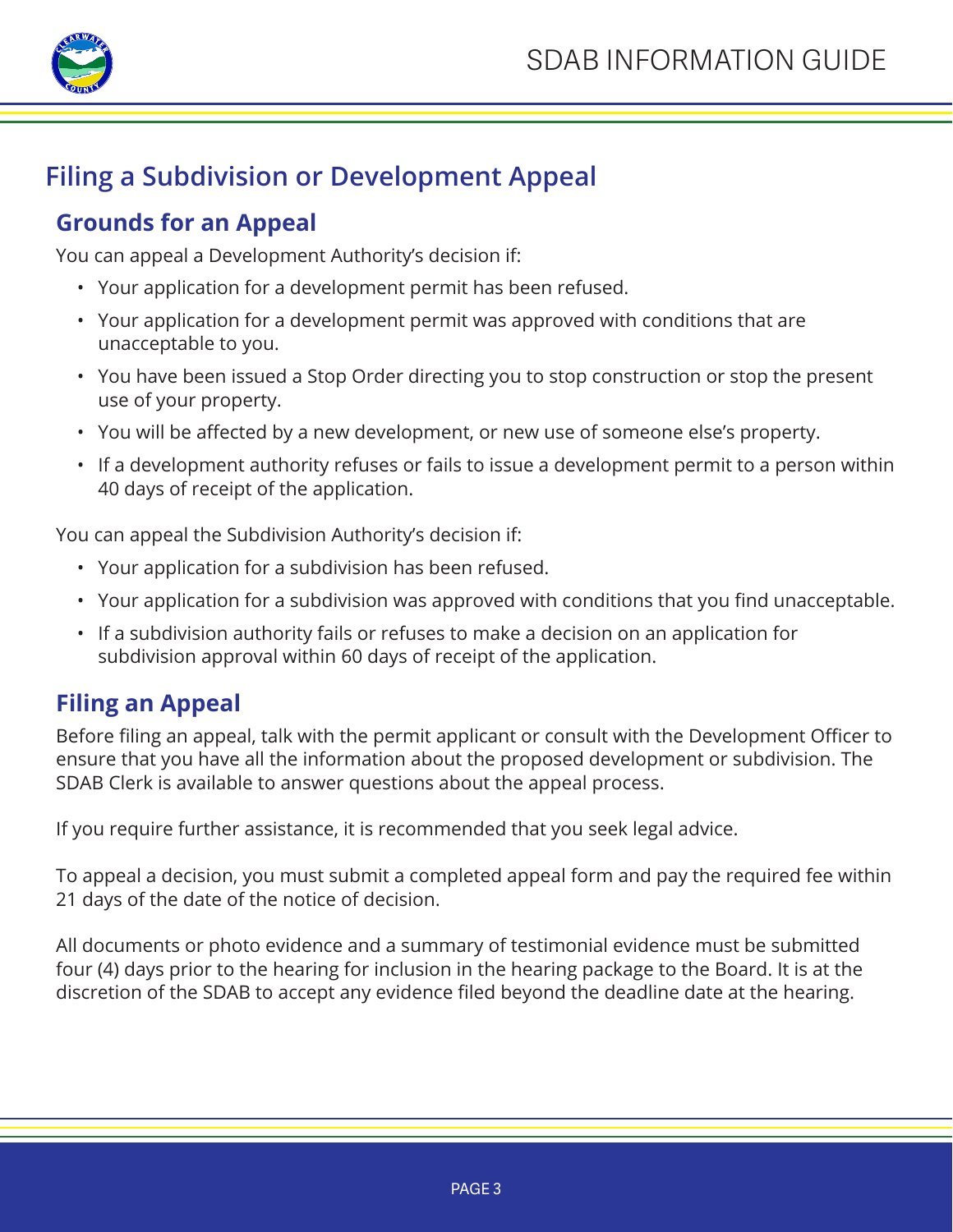

### **Appeal Fees**

A filing fee is required for each of the following appeals to the Subdivision and Development, see below.

|                                | Applicant | <b>Affected Party</b> |
|--------------------------------|-----------|-----------------------|
| <b>Development Permit</b>      | \$400.00  | \$400.00              |
| <b>Stop Order</b>              | \$800.00  | \$800.00              |
| <b>Subdivision Application</b> | \$400.00  | Not applicable        |

The appropriate fee must accompany your appeal, or it is not considered complete and will not be processed. Appeal fees may be paid by cheque payable to Clearwater County. Appeal fees may also be paid in person by Debit or Cash at Clearwater County's offices.

### **Preparing for Your Hearing**

Persons who file an appeal are expected to make a verbal presentation to the Board. Persons who have been notified of the appeal also have the right to present a verbal, written and/or visual presentation to the Board. This information should be submitted to the SDAB Clerk at least five (5) business days in advance of the hearing, so it can be included within the hearing package. If desired, parties may have someone, or an agent, speak on their behalf. If a number of appeals are filed on the same subdivision or development, it is recommended that a spokesperson be selected to organize presentations so that evidence is not repetitive.

#### **Here are some suggestions for preparing your presentation for the Subdivision and Development Appeal Board (SDAB) hearing:**

- Determine relevant planning issues associated with the appeal. Examples include compliance or non-compliance with the Land Use Bylaw, site context, site layout, parking, traffic, intensity of use, and noise. Examples of non-relevant issues that are outside the Board jurisdiction and cannot considered by the Board include precedence, business competition, comments regarding someone's character, financial impact on the applicant, financial status of the applicant, and whether the development is occupied by renters or owners.
- Prepare a clear, concise and logical written presentation.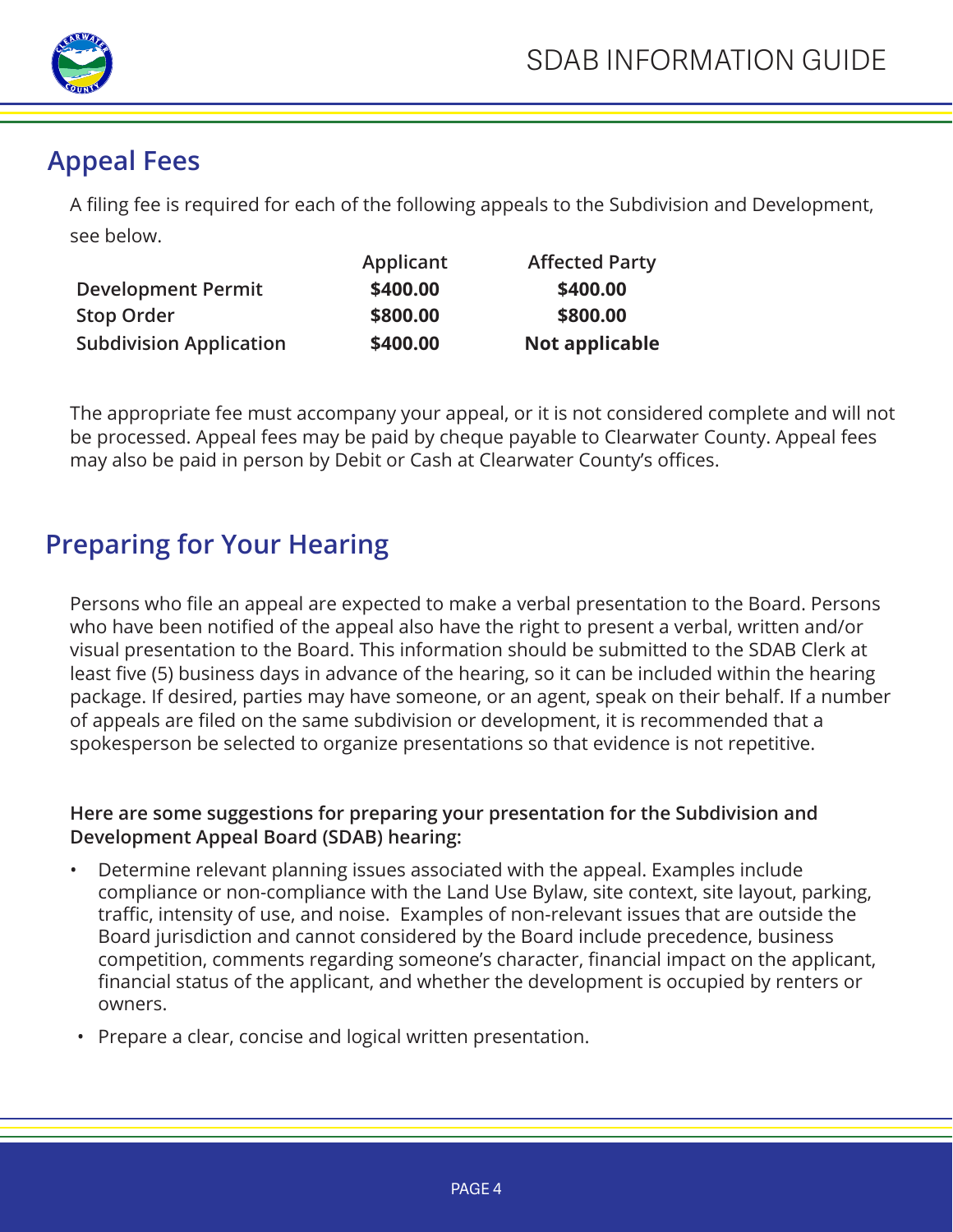

- Be prepared to summarize your presentation.
- Be familiar with the location/site.
- In order to assist the Board in understanding your position and the proposal, you may wish to provide photographs, drawings or written submissions to the hearing as documentary evidence.
- Ask neighbours affected by the proposed development to speak on your behalf at your hearing and write letters outlining their position in support or objection.
- You may seek professional advice or ask someone else to present your case (i.e. legal counsel), but citizens often represent themselves.
- Review the contents of the SDAB hearing package assembled by the SDAB Clerk.
- Your co-operation and attendance at the hearing will prevent any unnecessary delays for the Board and will help the Municipality use resources effectively.
- By attending the hearing, the Board is in a position to ask you questions (if any).

Tip: Make copies of the material (including photographs) that you will be presenting at the hearing, for yourself, the board members, the applicant (if applicable) and the County's staff. Contact the County's Planning Department to confirm the number of copies you will need to provide.

#### **You must not speak to members of the Subdivision and Development Appeal Board about an appeal or a potential appeal prior to the hearing.**

Board members do not discuss appeal cases with the Development Authority or the Subdivision Authority before the hearings, nor do they discuss with developers, applicants/respondents or appellants.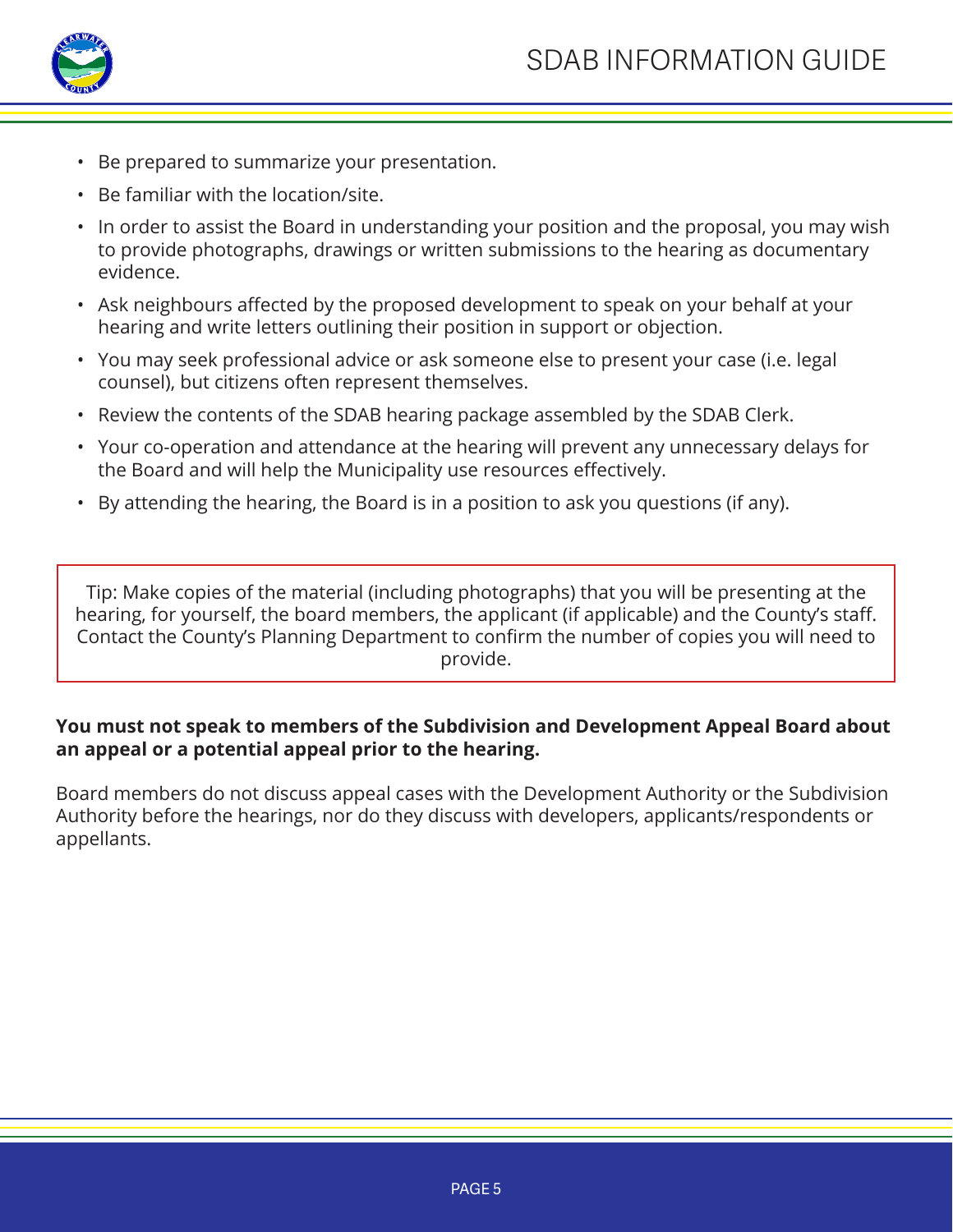

### **SDAB Hearing Process**

The hearing is a formal meeting and the length of time can vary. Anyone in attendance with an interest in the appeal enters the hearing room just before the scheduled start time of the hearing on the scheduled date of the hearing.

- Before the appeal hearing begins, those persons who wish to speak or receive a written copy of the Board's decision, are registered by SDAB staff.
- All persons are then asked to enter the hearing room.
- The appeal is introduced by the Board Clerk who reads the appeal into the hearing record.
- Where a development permit has been refused, the Development Authority is heard first, followed by the Appellant.
- Where a development permit has been approved, the Development Authority is heard first, followed by the Appellant and the Respondent.
- In a subdivision appeal, the Subdivision Authority is heard first, followed by the Appellant.
- The Appellant is asked to summarize their reasons for the appeal and may have others to speak to support their position. Board members may question them.
- The Respondent and other persons in attendance at the hearing with an interest in the appeal will then present their arguments and respond to any questions of the Board.
- The Chair will ask if the Appellant wishes to respond to any new information raised during the hearing.
- The hearing is then closed, and the Board goes in to a meeting closed to the public to discuss the appeal.
- The Board will present its decision and reasons in writing within 15 days of the hearing.
- A decision of the SDAB is not final or binding until the decision is issued, in writing, within 15 days of the appeal hearing.

The Board does not, on its own initiative, seek information or evidence. The Board relies on the written evidence presented, as well as verbal submissions at the hearing, as the basis for their decision. Therefore, it is critical that persons appearing before the Board ensure that sufficient evidence is presented to support their respective positions.

When presenting an appeal, keep in mind the Board does not consider precedent when making its decision. Each application is judged on its own merits. The reason is, the Board has no way of knowing if sites presented as a precedent were built with or without the benefit of a development permit, or whether they have another status under Clearwater County's Land Use Bylaw.

Exhibits used during a presentation become part of the Board's record of the hearing and must be retained by the Board at the conclusion of the hearing.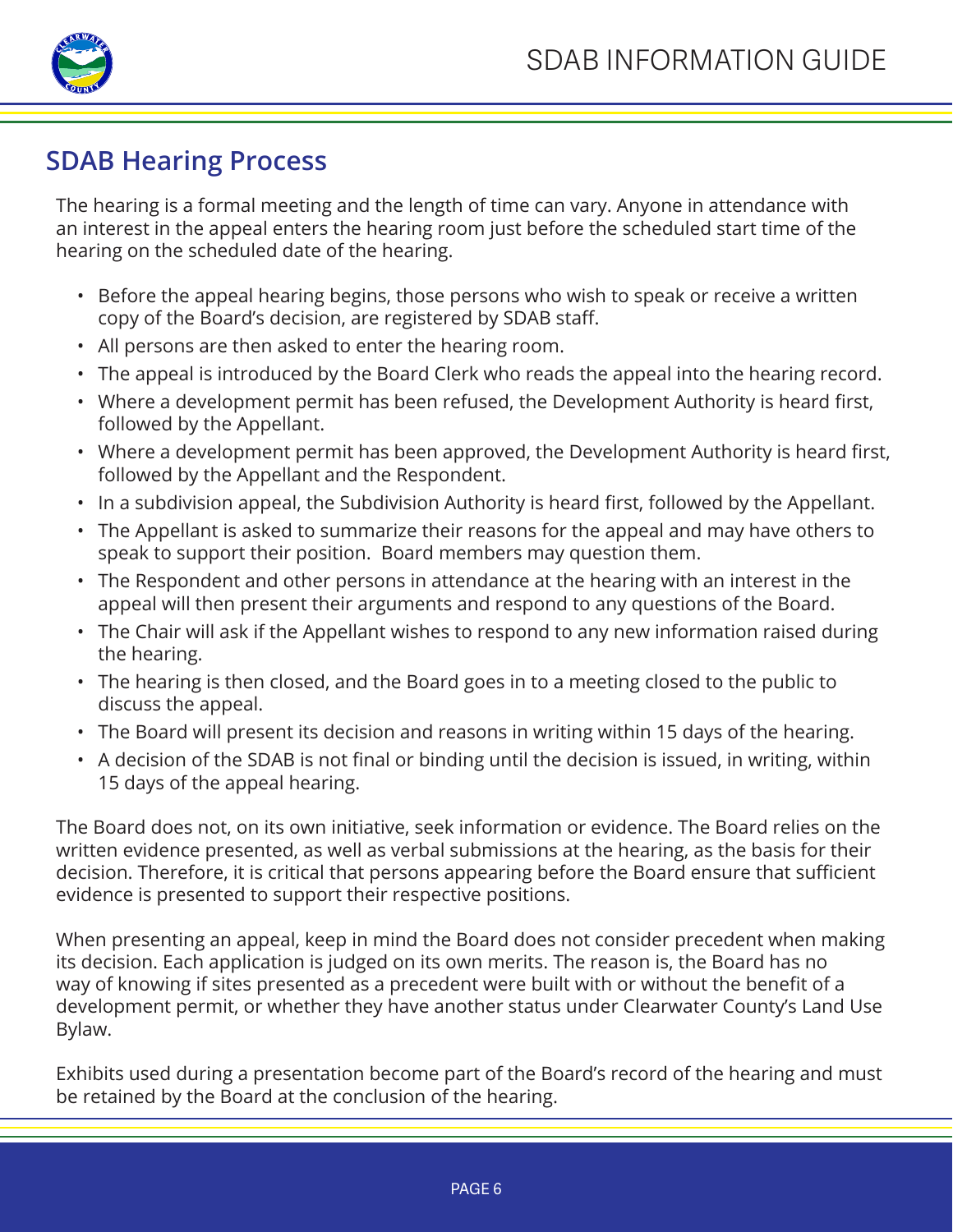

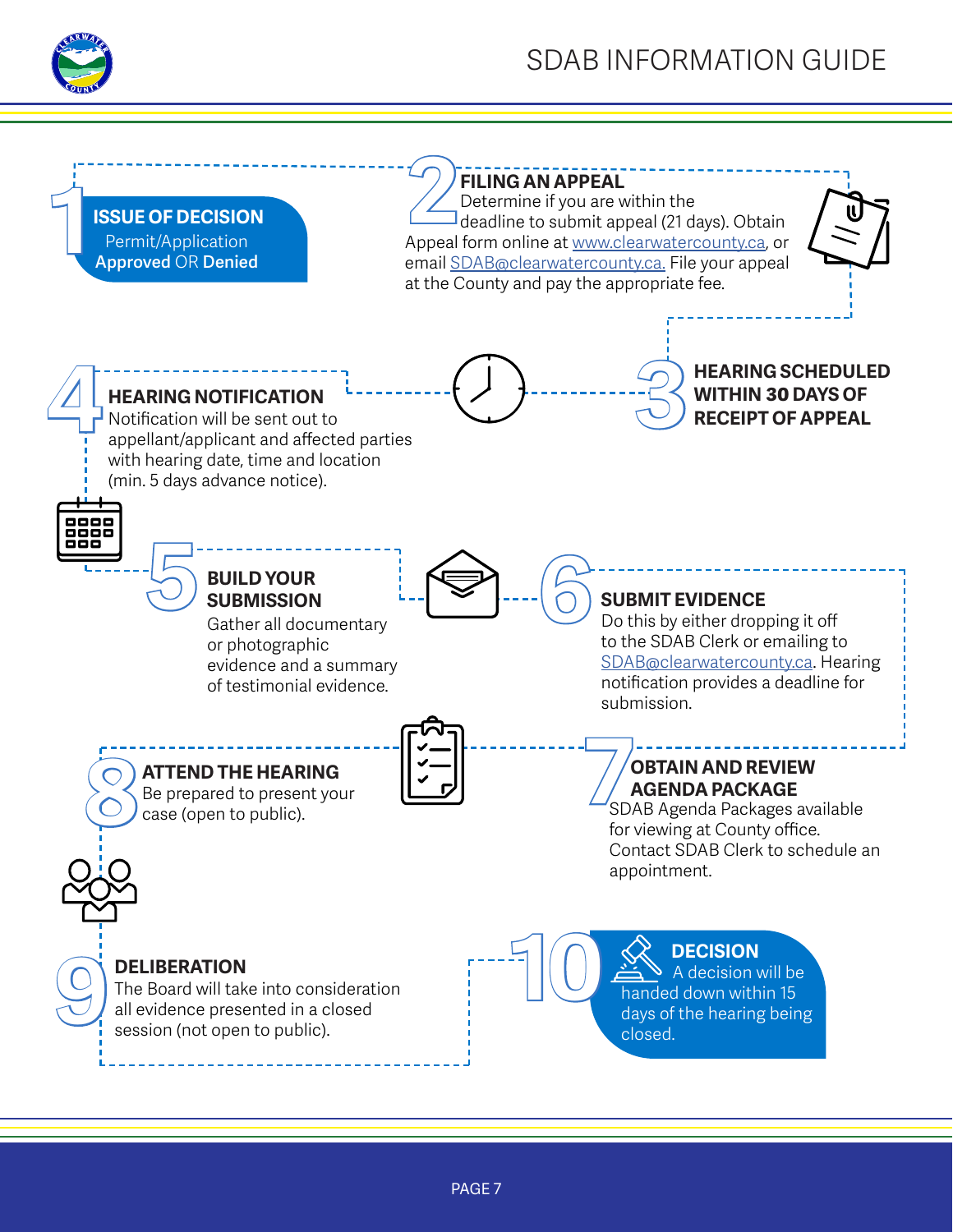

### **Postponing or Not Attending Your Hearing**

You may submit a written request to postpone an SDAB hearing including the reasons for the request, either to the Board at the time of the hearing or to the SDAB Clerk prior to the hearing. Hearings will only be postponed at the discretion of the Board.

If you are not in attendance when your appeal is called, the Subdivision and Development Appeal Board may proceed without you. The Board will consider the information presented on the appeal form, any written submissions received, hear presentations for any one in attendance, and then make a ruling on the appeal.

It is important that you describe your position clearly and in detail on your appeal form, or file a written submission ahead of time if you cannot be at the hearing.

#### **Withdrawal of an appeal**

A withdrawal should be submitted in writing to the SDAB Clerk as soon as possible. Your cooperation will prevent any unnecessary delays for the Board and will help the County use its resources more effectively.

### **Membership and Recruitment**

You must not speak to members of the Subdivision and Development Appeal Board about an appeal or a potential appeal prior to the hearing. Board members do not discuss appeal cases with the Development Authority or the Subdivision Authority before the hearings, nor do they discuss with developers, applicants/respondents or appellants.

#### **Recruitment Process**

County Council appoints one Council member and four members-at-large to the SDAB at the October organizational meeting annually. One or more citizens may also be appointed by County Council as alternate Board members to sit on an as needed basis. Legislative Services coordinates recruitment campaigns to assist Council with filling citizen-at-large vacancies.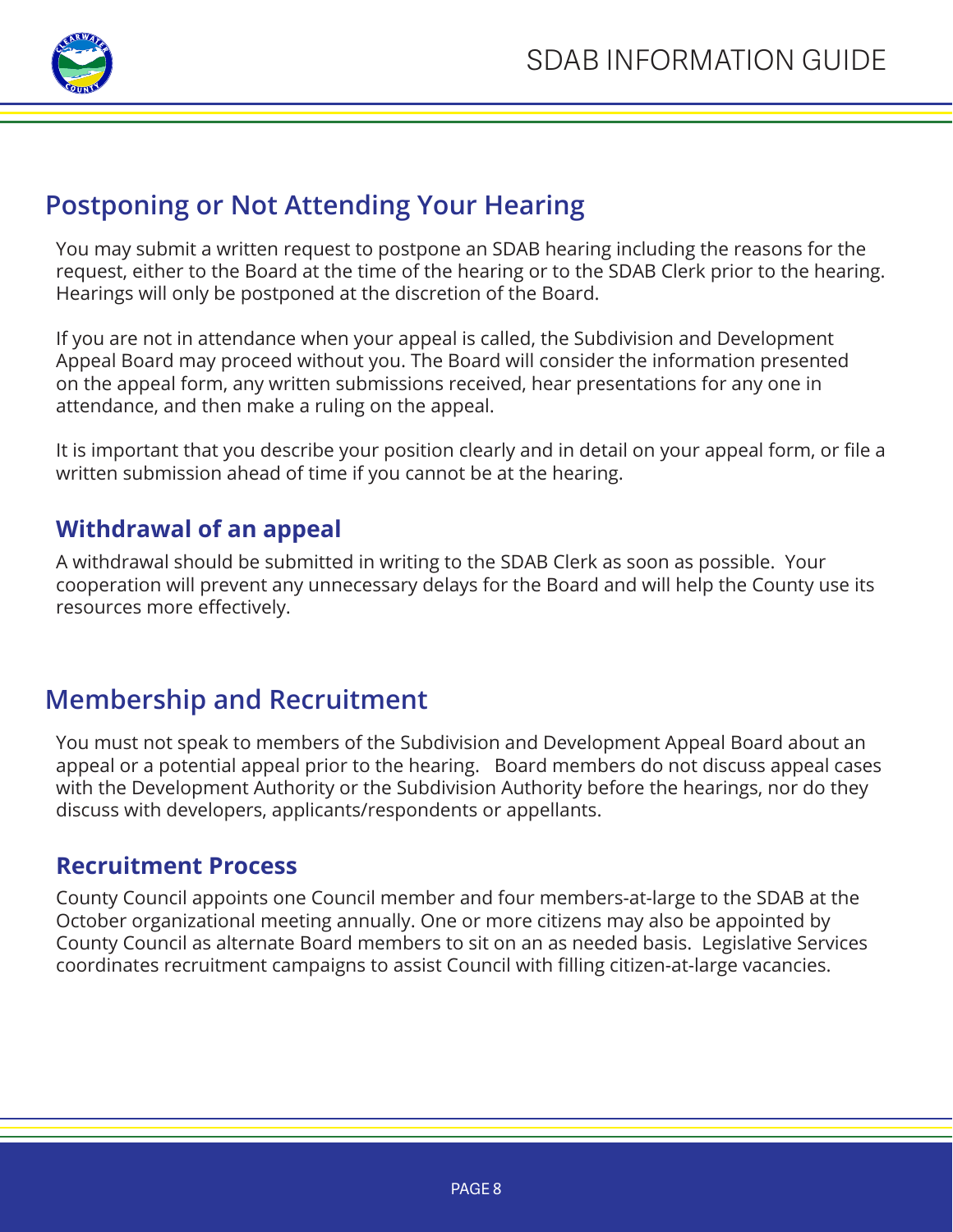

### **Agendas and Decisions**

The SDAB agenda and hearing package is distributed to the Board, the Development or

Subdivision Authority, the appellant, and the applicant three days in advance of the scheduled hearing date. Affected parties may request a digital copy of the SDAB hearing package from the SDAB Clerk. Otherwise a hard copy of the hearing package is available for viewing in the County office three days in advance of the scheduled hearing date, by appointment with the SDAB Clerk.

SDAB meeting dates are set, as required within the 30-day timeframe required by legislation. Hearing dates and times are dependent on Board, Clerk and facility availability.

### **Enforcing and Appealing the SDAB Ruling**

The Planning and Development department enforces the County's Land Use Bylaw and development permit conditions, including the decisions made by the SDAB. If you have a planning-related complaint, please contact Planning and Development department at 403-845- 4444.

SDAB decisions are final unless it can be shown that the Board erred in law or jurisdiction. You may appeal the Board's decision to the Alberta Court of Appeal. You must apply for leave to appeal a decision of the SDAB within 30 days of the date that the written decision was issued.